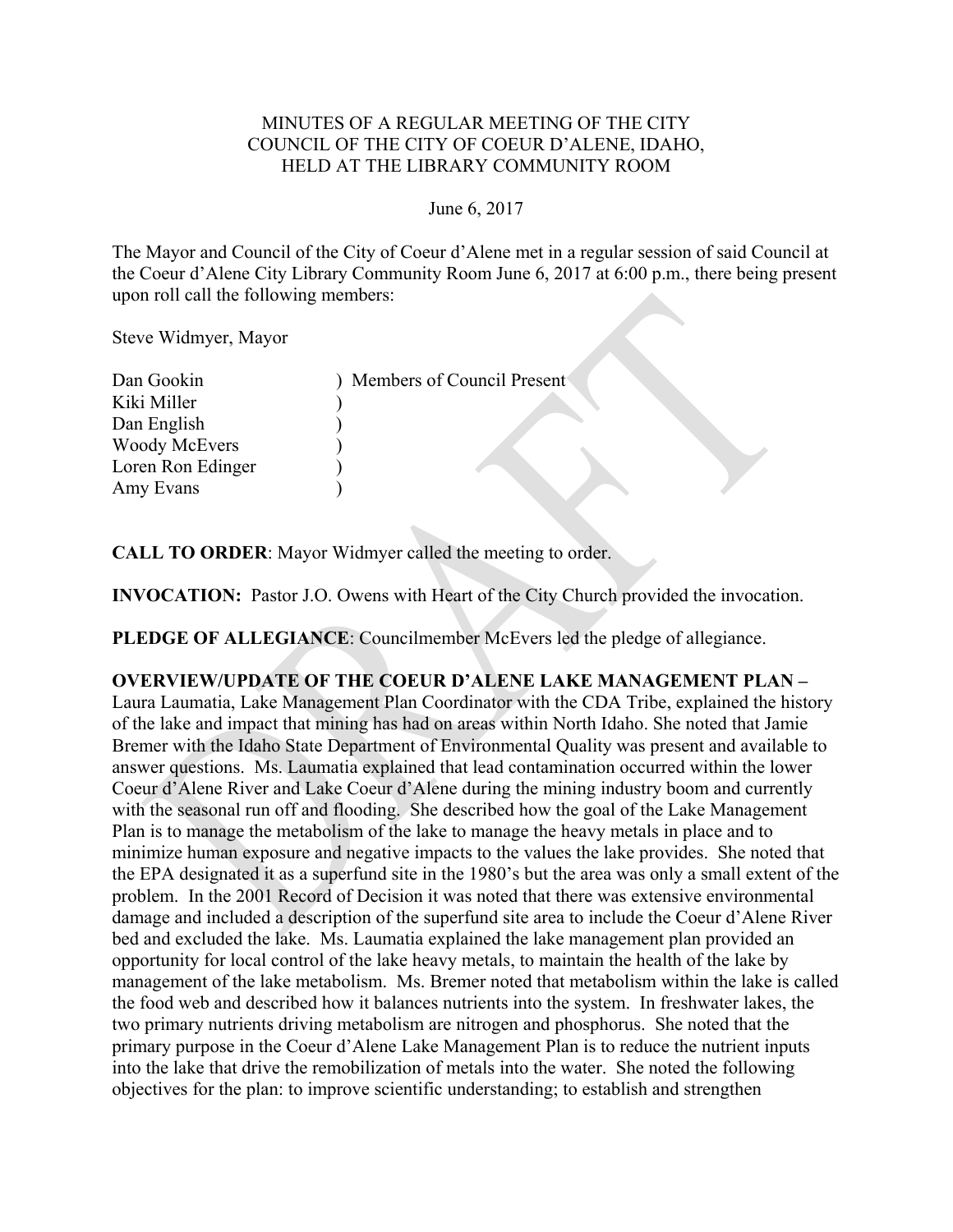partnerships; to develop a nutrient reduction action plan; to increase public awareness; and to establish funding mechanism. They look to their partners that make decisions on land that affect the water quality, such as the City of Coeur d'Alene stormwater management. They have identified high nutrient load areas and will focus on those priority areas. She offered to provide additional information as needed. Councilmember McEvers noted that he previously sat on the Basin Commission Board and it was overwhelming how large the affected area was and understands it is quite a cycle of run-off and clean-up. Mayor Widmyer noted that he has been contacted by citizens regarding potential cuts in funding and asked if the superfund site funds are dedicated in a trust. Ms. Laumatia confirmed there are funds within a trust; however, those funds are not available for the Lake Management Plan as the lake was excluded from the super fund site. However, the funds are available for the Coeur d'Alene River cleanup, which helps with the run-off into the lake. She noted that they are concerned about government cuts to educational program funding. Mayor Widmyer thanked both groups for their efforts.

**UPDATE ON THE BOYS AND GIRLS CLUB -** Executive Director Ryan Davis expressed thanks for supporting the facility within the community. He noted that they completed construction on September 6, 2016. Last year they had 3,112 members, 2,640 additional kids served through other programs, with a total of 5,752 youth served. They were open for 2,200 hours, and utilized 308 community volunteers. He listed partnerships throughout the community including service organizations, the School District, local business leaders, churches, and city staff. They have had weekly visits from officers and detectives from the Police Department to interact and build relationships. Mayor Widmyer asked what the biggest challenge is now. Mr. Davis stated that it would be fundraising since the building is built but they are not completely federally funded. Another challenge is membership of 600 -700 kids per site with a waiting list of 400 kids.

**CONSENT CALENDAR**: **Motion** by Miller, second by McEvers to approve the consent calendar.

- 1. Approval of Council Minutes for the May 16, 2017 and May 25, 2017 Council Meetings.
- 2. Approval of Bills as submitted and reviewed for accuracy by Finance Department
- 3. Approval of the General Services and Public Works Committee Meeting Minutes from the meetings held on May 22, 2017.
- 4. Setting of General Services and Public Works Committees meetings for June 12, 2017 at 12:00 noon and 4:00 p.m. respectively.
- 5. Approval of a Cemetery Lot Repurchase of Lot N 102, Block V, Section Riverview from James E. Dubacher
- 6. Approval of a Transfer of Cemetery Lots 01, and 02, Block 71, Section G from Samuel or Christina Johnson to Nancy Johnson
- 7. Approval of a Repurchase of Cemetery Lot 24, Block, 15 Section A CRE from Rosalind T. Cori
- 8. Approval of a Transfer of Cemetery Lot 159, Block H, Section RIV from Linda Soderlund, formerly known as Linda Gable, to Connie M. or Anson M. Gable
- 9. Approval of a Beer and Wine License transfer from Rivelles to Martino Tuscan Grill, 2360 Old Mill Loop Road; Angelo Brunson
- 10. Approval of an Outdoor seating permit for Rustic CDA, LLC., located at 309 E. Sherman Avenue, Warren Heit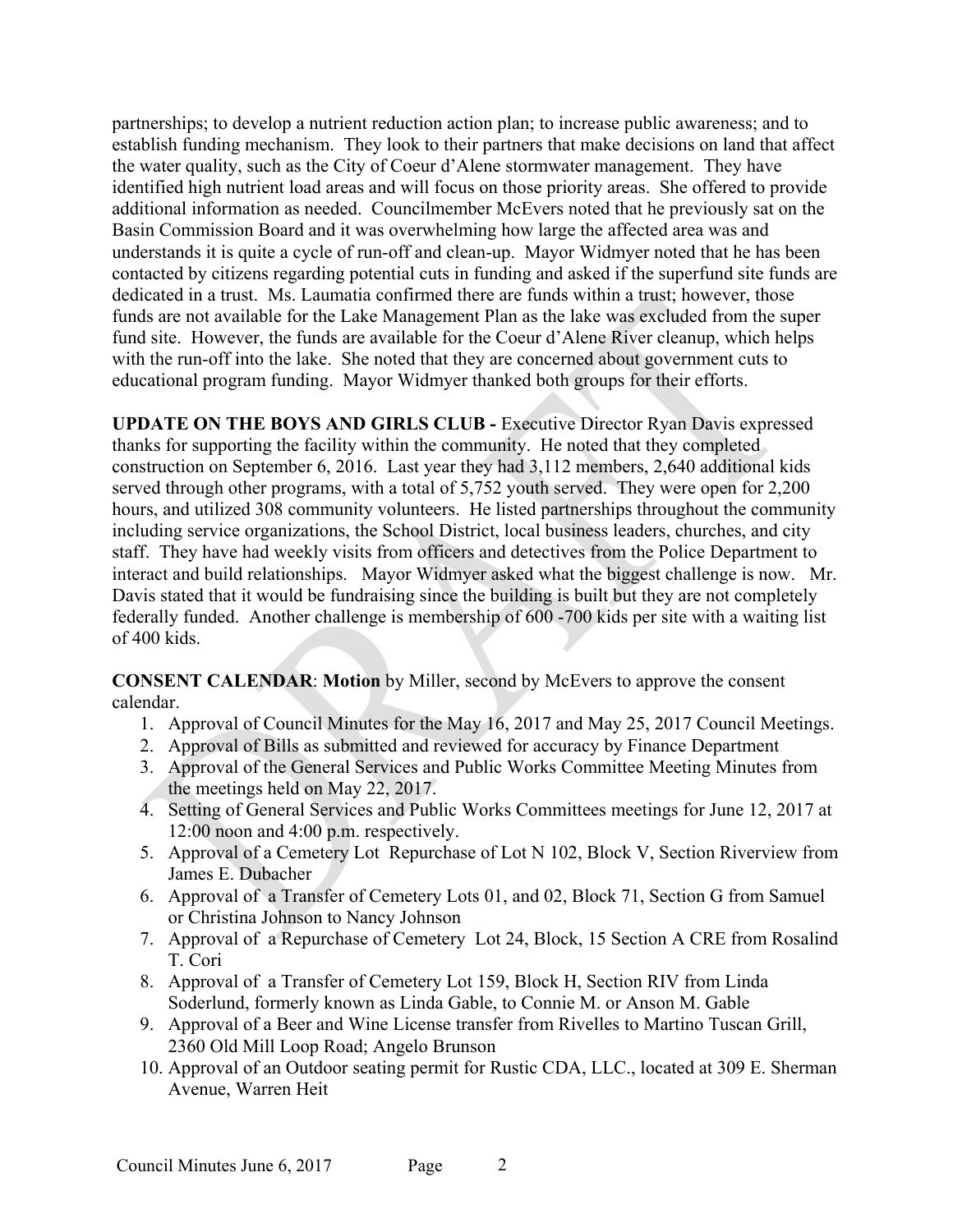11. **Resolution No. 17-039 -** A RESOLUTION OF THE CITY OF COEUR D'ALENE, KOOTENAI COUNTY, IDAHO, AUTHORIZING THE FOLLOWING CONTRACTS AND OTHER ACTIONS OF THE CITY OF COEUR D'ALENE INCLUDING FINAL PLAT, SUBDIVISION IMPROVEMENT AGREEMENT, AND SECURITY FOR SS-16-17 UNIVERSITY CITY COMMERCIAL TRACTS; AGREEMENT WITH KOOTENAI HUMANE SOCIETY; ACCEPTANCE OF BID AND CONTRACT WITH ARK COMMERCIAL ROOFING, INC., FOR REPAIRS TO WASTEWATER BUILDING; DECLARATION OF SURPLUS; ACCEPTANCE OF BID AND CONTRACT WITH POE ASPHALT PAVING, INC., FOR CHIP SEAL PROJECT; AND AGREEMENT WITH RIVER'S EDGE APARTMENTS, LLC, FOR CONSTRUCTION OF AND REIMBURSEMENT FOR SELTICE WAY WATER AND SEWER LINES, AND DRIVEWAY APPROACHES.

**ROLL CALL**: English Aye; Edinger Aye; Evans Aye; Miller Aye; McEvers Aye; Gookin Aye. **Motion Carried.** 

### **PUBLIC COMMENTS:**

John Stone, Coeur d'Alene, said he wanted to address an alarming rumor that the City is canceling the Ironman contract. He expressed opposition of such a decision without an open discussion with the community. He is a two-time Ironman and believes it is important to have the event in Coeur d'Alene for the image of a healthy place to live. He felt it was not enough to have a recreational area, and would be ashamed to terminate the arrangement without community input. He noted that there are fifty or more businesses within Riverstone and every little bit helps. Mayor Widmyer noted that the City is on a support level with Ironman and that discussion took place with the Chamber and not the City, so further discussions should take place there.

### **ANNOUNCEMENTS:**

Councilmember Miller reminded everyone to join in on the Family Day in the Park event being held this Friday at McEuen Park, where approximately 75 organizations will be present, with lots of fun and free activities for families.

Councilmember Gookin noted that he drove by the carousel and it was working. He noted that the grand opening also takes place this Friday. He thanked Councilmember McEvers' wife who gifted him a wooden bowtie.

### **RESOLUTION NO. 17-040**

A RESOLUTION OF THE CITY OF COEUR D'ALENE, KOOTENAI COUNTY, IDAHO, AUTHORIZING A LEASE AGREEMENT WITH THE COEUR D'ALENE CHAMBER OF COMMERCE FOR USE OF CITY PARKING LOTS FOR THE 2017 FOURTH OF JULY HOLIDAY.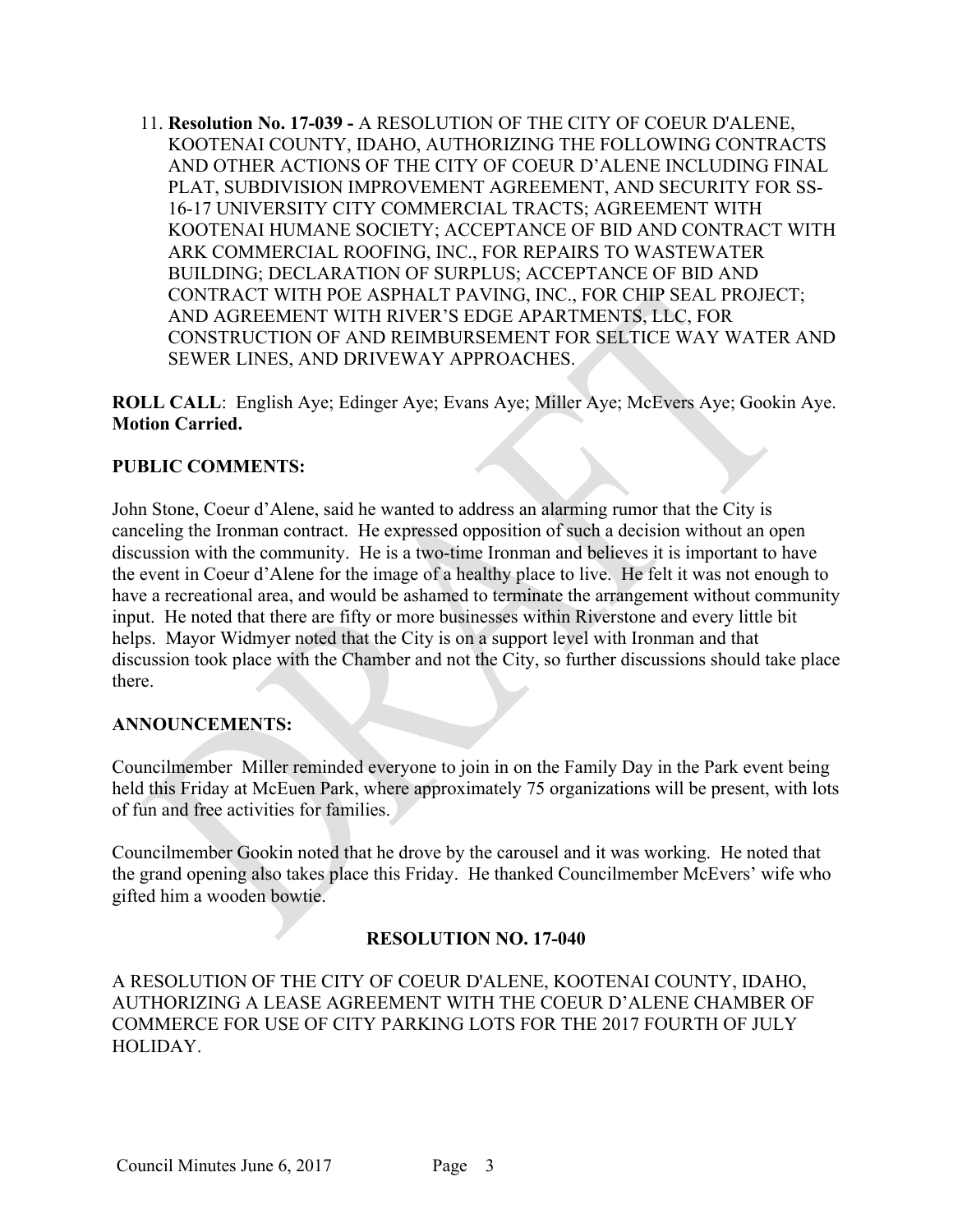**STAFF REPORT**: Deputy City Administrator Sam Taylor noted that in the past the City has leased individual lots to entities that have wanted the space to display goods or conduct auctions. The current proposal is from the Chamber of Commerce, and has been recommended by the Parking Commission for approval. It would allow the Chamber to lease the City-owned parking spaces from the City for \$9.00 per space. This is an increase of \$2 per space, which is at the request of the Chamber. The total charged for this special event parking would change from \$15.00 to \$20.00. It is anticipated that this lease will generate approximately \$8,400 to the City's parking fund. The Chamber is proposing to charge \$20.00 per car for parking on the 4th of July in order to generate income to assist with the cost of the fireworks display. The estimated cost of the fireworks display is \$30,000.00. The Chamber has taken on more responsibility for the traffic control expense on that day and will be paying for 23 traffic flaggers. This would be the seventh year of this partnership.

**DISCUSSION:** Councilmember Gookin asked how the enforcement will occur for the area north of the Memorial Field parking lot, which is not paved and is an unpaid area. Mr. Taylor noted that the City blocked that area off today, so it will not be accessible. Additionally, as of July  $5<sup>th</sup>$ , there will be construction equipment at that location.

**MOTION:** Motion by Miller, seconded by Evans to approve **Resolution No. 17-040,** approving a lease of City-owned parking lots to the Coeur d'Alene Chamber of Commerce on the 4th of July.

**ROLL CALL**: Edinger Aye; Evans Aye; Miller Aye; McEvers Aye; Gookin Aye; English Aye. **Motion carried**.

# **RESOLUTION NO. 17-041**

A RESOLUTION OF THE CITY OF COEUR D'ALENE, KOOTENAI COUNTY, IDAHO, AUTHORIZING A COOPERATIVE AGREEMENT WITH PARKWOOD BUSINESS PROPERTIES AND KOOTENAI HOSPITAL DISTRICT D/B/A KOOTENAI HEALTH FOR THE MEDINA STREET AND IRONWOOD DRIVE INTERSECTION PROJECT.

**STAFF REPORT:** City Engineer Chris Bosley noted that Tim Martin presented the US 95 Ironwood intersection update within the past few months, at which time he noted the Medina intersection project. The plans are at 100% ready for construction. As part of Kootenai Health's transportation master plan to improve efficiency around the medical campus, Medina Street will be extended to create a signalized intersection with Ironwood Drive at the entrance to the Kootenai Health parking garage. The City has paid for the design of the intersection. Construction costs will be paid for by Parkwood Business Properties and Kootenai Health as defined in the agreement. Construction is intended to begin in the next couple of months.

**DISCUSSION:** Councilmember Gookin expressed concern with the traffic on Emma westbound from Medina, as the street narrows and is not being fixed with this project. Mr. Bosley said they will be looking at that in the future.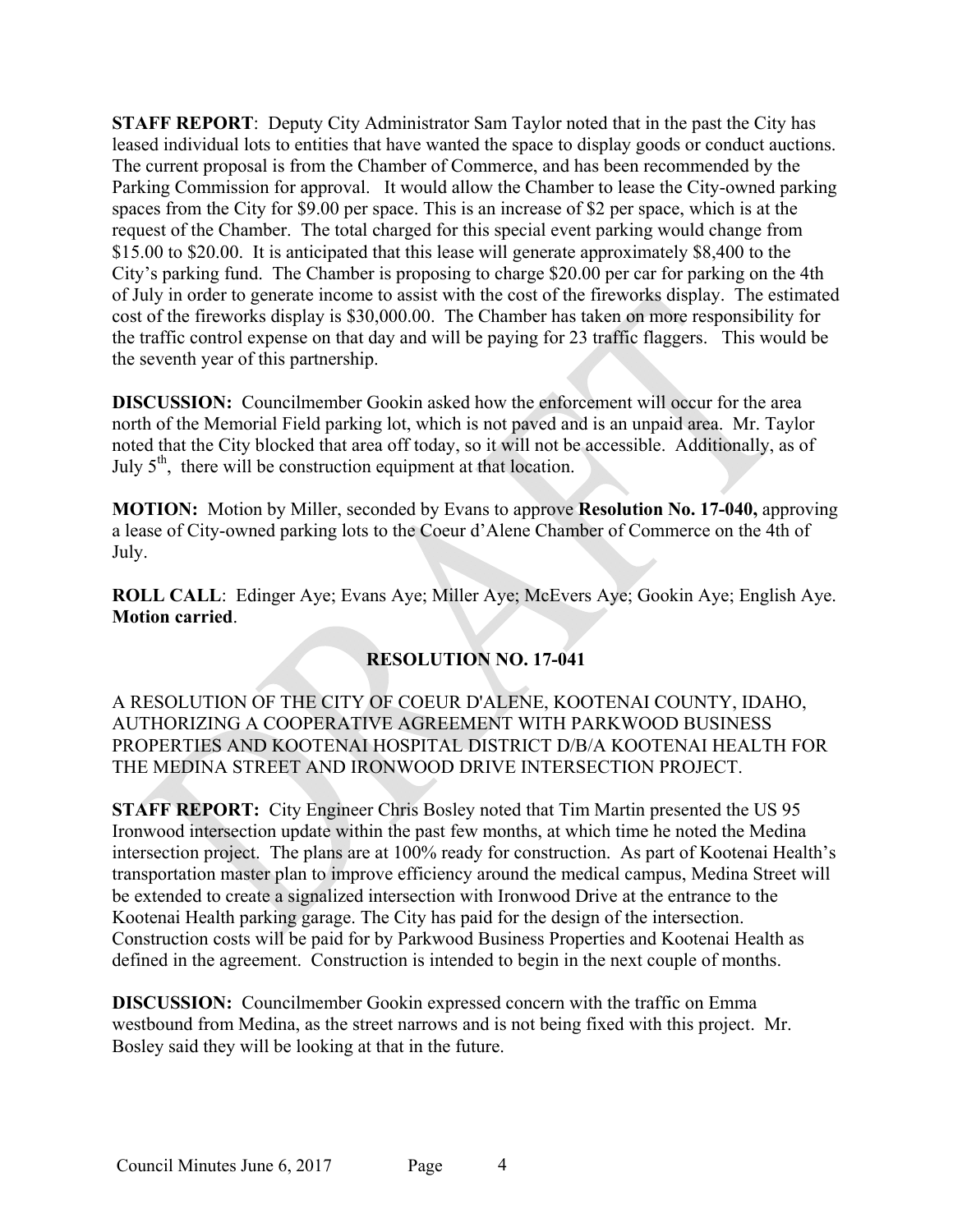**MOTION:** Motion by McEvers, seconded by Gookin to approve **Resolution No. 17-041,**  approving a Cooperative Agreement with Parkwood Business Properties and Kootenai Health District d/b/a Kootenai Health.

**ROLL CALL**: Evans Aye; Miller Aye; McEvers Aye; Gookin Aye; English Aye; Edinger Aye. **Motion carried**.

# **2017 PLANNING DEPARTMENT WORK PLAN**

**STAFF REPORT:** Community Planning Director Hilary Anderson explained that she is seeking Council input to help prioritize the 32 projects currently assigned to the Planning Department, as described in the Council packet. There are two projects that are currently being worked on which are the vacation rental ordinance and the neighborhood compatibility ordinance. She noted some of the shared priorities between the Planning Commission and staff are the East Sherman Master Plan, the Comprehensive Plan Update, general zoning code amendments, Spokane River master planning, amendments to the Downtown Design Guidelines and development standards, as well as a few other options. She asked Council to provide their input and outlined some of the action items that could be included in each of the priority items, such as, applying for a grant for the East Sherman project and more in-depth study of the community for the Comprehensive Plan.

**DISCUSSION:** Mayor Widmyer asked each Councilmember to note their top three priority rankings.Councilmember Evans asked for clarity regarding the Spokane river master planning. Ms. Anderson explained that the item is a combination of the Resolution approved in 2014, that indicated a desire to work with community to ensure waterfront access and ties in well with the Atlas mill site acquisition. She noted that all of those items would fit in with the Comprehensive Plan. Councilmember English said the fast track of the real estate purchase of the mill site and the master planning is much bigger and wondered if it is dependent upon anything else. Ms. Anderson noted that master planning would need to take place if the mill site is acquired. Councilmember Miller asked if the items are weighted by the number of man hours needed to complete the projects. Ms. Anderson noted that the items are just listed, but the priorities listed on the options page are higher priorities. The Comprehensive Plan is the most significant undertaking and if started immediately then they may miss some easy wins and items that can get done quicker with a lot of benefit. The zoning code is a housekeeping matter and infill will require input and involvement from the neighborhoods. Councilmember Edinger expressed concern over the need for the vacation rental code. Ms. Anderson explained that staff brought this item forward, as they found potentially 300 units that are not legal under the current code, so this will provide a way to legalized the use. Councilmember Gookin noted that the vacation rental business does affect his neighborhood (Fort Ground) greatly and is currently not allowed under the current city code. Councilmember McEvers noted that the zoning code had an extensive revamp in 2007 and wondered how much needs to be redone, and wondered what the end product will be for East Sherman. Ms. Anderson noted that the planning efforts for East Sherman would be an aid to economic development and the plan would indicate what a mixeduse district looks like and would include the research of funding mechanisms. Councilmember McEvers noted that the infill is important due to the removal of pocket housing, and believes that the design review regulations should be revamped to be not so vague. Additionally he would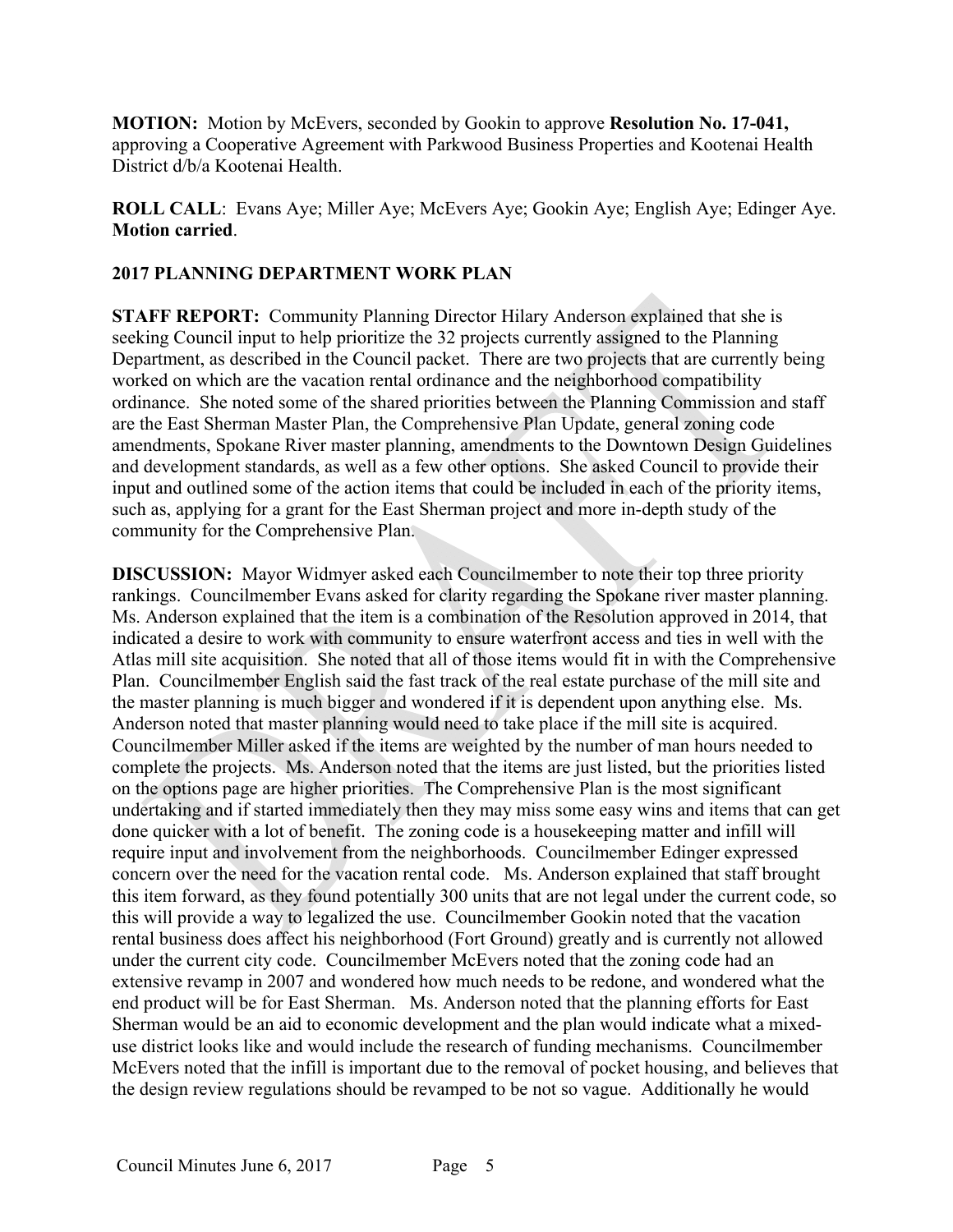like to include heritage/historic preservation and tiny homes regulations. Mayor Widmyer noted that a lot of work has been done regarding the neighborhood compatibility ordinance and the Spokane River planning could fall into the Comprehensive Plan. Ms. Anderson agreed the Comprehensive Plan would be able to address neighborhoods, but does not set an enforceable code which would need to occur through an ordinance.

Councilmember English noted that he has also heard concerns about vacation rentals and does support a code that lets the community know who they are and provides a mechanism to determine who to contact. He would be cautious about making a neighborhood feel more special than another, and believes that the neighborhood compatibility code should be city-wide.

Councilmember McEvers questioned the format of the Comprehensive Plan as being vague. Ms. Anderson explained that the language can be strengthened, but didn't recommend getting too specific as it can affect land pricing and potential future development. Councilmember McEvers pled for the Council to consider creating a Historic Commission that consists of folks that have the passion. Councilmember Evans asked if the Commission would need to fall under Planning. Mayor Widmyer noted that the City of Boise has their commission under Art, so there is a potential for the Arts Commission to discuss historic preservation. Councilmember Gookin asked that historical preservation be included in the Comprehensive Plan. Ms. Anderson confirmed that the plan could make a recommendation to how to move it forward.

Councilmember Miller noted that Robert Singletary has brought forward information regarding a certified local government and wondered if that could aid in a solution for historic preservation. Deputy City Administrator Taylor noted that Mr. Singletary's proposal would require some staffing and funding. Councilmember Miller asked if the certified local government would provide an opportunity to receive state and federal funds. Mr. Taylor said that preservation funding might be available but no funding for staffing.

Mayor Widmyer asked Council to provide their votes for three priority items. The following were the items brought forward. The Comprehensive Plan, General Zoning Code Amendments, Revised Design Review Procedures, East Sherman Planning, Spokane River Master Planning, and Infill Design Guideline Amendments. Ms. Anderson clarified that the Spokane River planning could be included in the Comprehensive Plan, and the infill amendments can be included with the zoning code amendments.

**MOTION:** Motion by Evans, seconded by McEvers to adopt a Work Plan for the Planning Department with the following priorities: Comprehensive Plan (including Spokane River Master Planning and Historic Preservation), General Zoning Code Amendments (including infill regulation revisions), Revise Design Review Procedures, and East Sherman Master Plan for 2017 and early 2018. **Motion carried.** 

# **APPEAL HEARING OF URBAN FORESTRY COMMITTEE DENIAL OF A TREE REMOVAL REQUEST AT 2015 HOGAN STREET BY TONY STEWART**

The Clerk swore in those that provided testimony.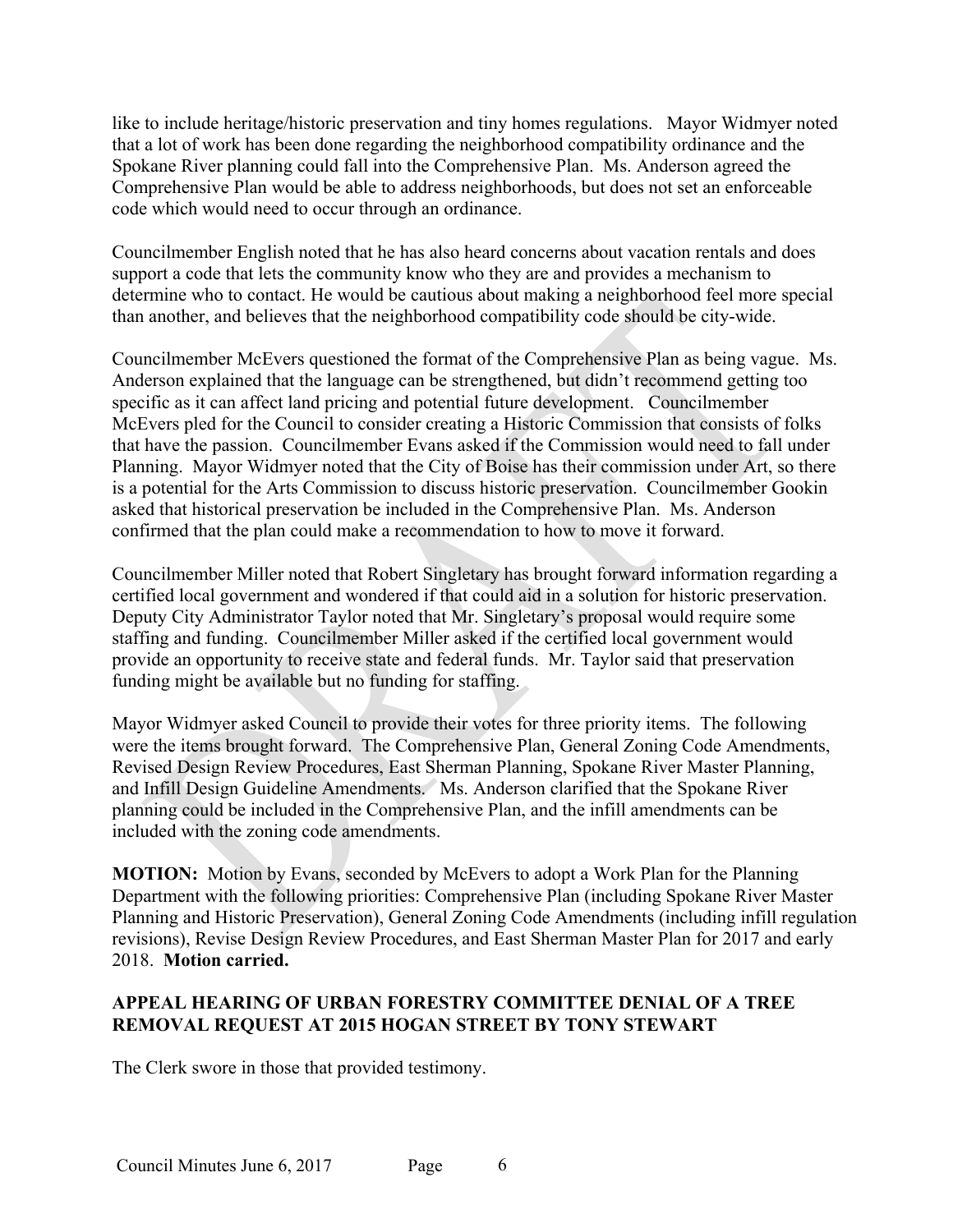**APPELLANT:** Mr. Tony Stewart explained that he requested three honey locust trees be removed from the right-of-way in front of his house. He noted that the members of the committee and staff have been professional and ethical, polite, and civil and he just has a disagreement on the tree removal. On May 12, 2017, he received a denial notice from the Urban Forestry Committee. He noted that he spoke to representatives from Avista (who inspected the site on two occasions), and they noted that the large roots could possibly create a future puncture to the gas line beneath. Thereafter, staff had asked Avista for clarification. Because the trees are located above the facilities and could be damaging to the facility, an Avista representative noted concern. However, they are not showing interruption of service and cannot prove they are affecting the facilities at this time without exposing the lines. Mr. Stewart did find an 8" wide root. Under the current policies, a new development would not be allowed to place trees over a utility line. He noted that Specialty Tree Services determined that the cutting of the roots and installation of a root barrier would not be a permanent remedy to protect the sidewalk. Mr. Ken Roberge helped start the Urban Forestry Committee and would support the tree removal. Local attorney Norm Gissel is under the impression that it has the potential of a clear and present danger. The line has broken through the tree sprinkler system and Mr. Stewart believes roots are going horizontal and vertical. He would remove the trees at his own expense. The sidewalk is so disrupted; however, that he is having a hard time getting anyone to complete the repairs, so it is not currently wheelchair accessible. If the trees were removed he would replant the trees on the lawn area. Mr. Stewart noted that they are massive trees and not the best trees to abut the sidewalk.

**STAFF REPORT:** Urban Forestry Coordinator Katie Kosanke noted that the Urban Forestry Ordinance requires that the committee members inspect tree removal permits and make recommendations regarding removal of public trees. The inspection form developed by the Urban Forestry Committee prompts inspectors to rate trees by giving negative values for concerns regarding health, condition, site, and nuisance factors. Ability to mitigate these concerns is considered in the values given. Trees can also be assigned positive points for providing assets such as environmental benefits, wildlife values and contributions to streetscape, neighborhood and the overall urban forest. An overall score of -40 is needed for allowing a removal. The average score for the trees requested to be removed by Mr. Stewart was +5, insufficient for a removal/replacement permit. These trees are in a row of similar trees that extend throughout the entire neighborhood. The committee inspected the trees and considered the site conflicts. The committee recommended tree removal if Avista sees any safety concerns. Staff spoke with Jamie Howard at Avista who said that the trees do not present any threat currently to the underground utility lines. He mentioned that this is a common occurrence throughout the entire neighborhood. Avista is not insisting these, or any other trees (planted over the lines), be removed in the neighborhood. If approved, Avista would not assist with the removal or the replacement. She noted that she sent an email back to Avista seeking clarity, and they noted that there could be a disruption of service, but did not reiterate any issue about public safety. Avista's utility lines are located at 3-4 feet underground. Urban trees, such as these honey locusts, have a growing depth about 12-18 inches deep as indicated by the shallow rooting. The city's Water Department reported that the trees are not causing any problems with the water lines, which are located in the street. The Street Department cited some damage to the curb and the street, but noted that it is not any different than many other locations in town. Ms. Kosanke noted that although there are sidewalk conflicts (including one big lift), root pruning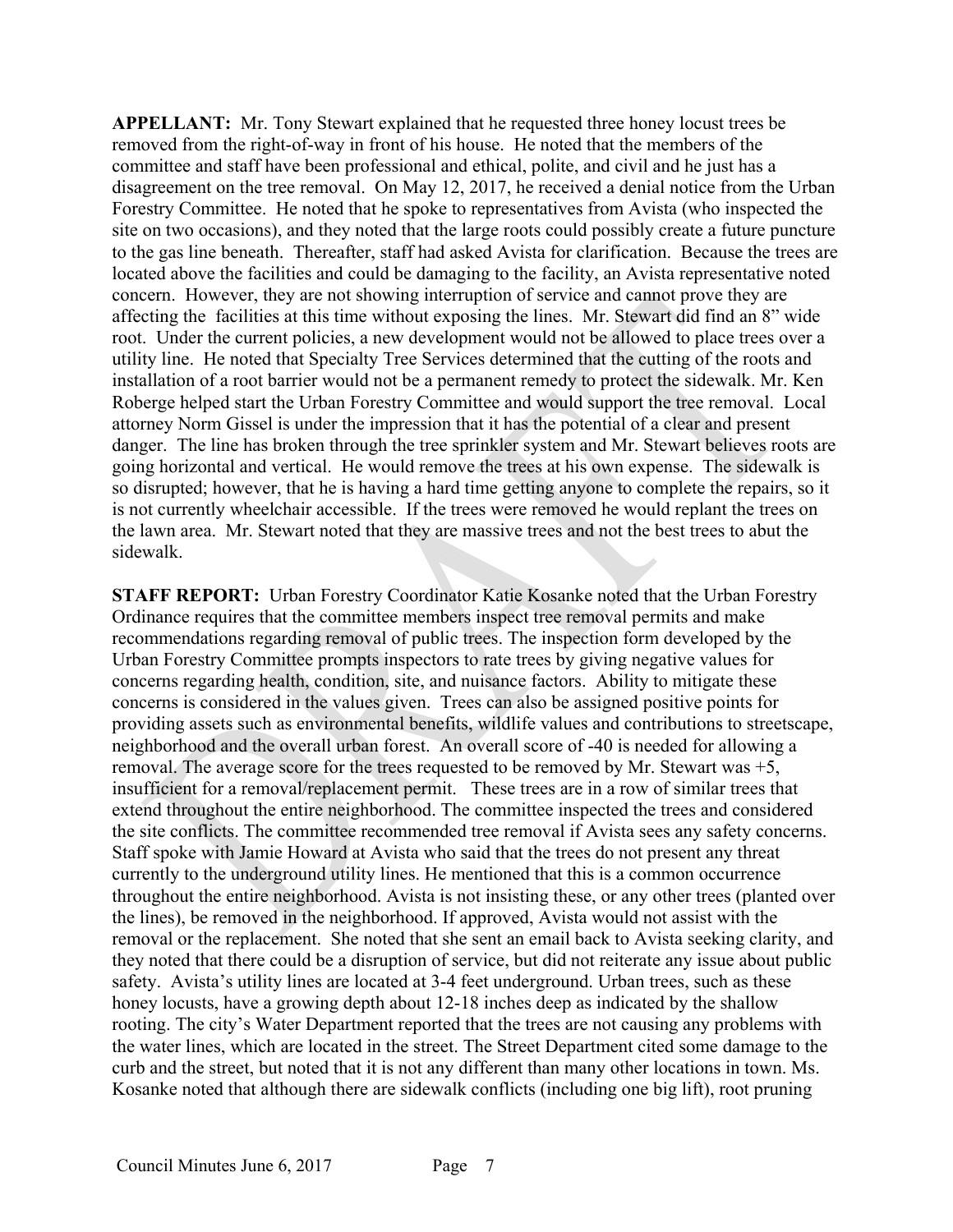could be done while retaining the trees. The new sidewalk can be slightly sloped or narrowed near the trees, which will assist in preventing future problems. Since the sidewalk problems can be resolved and Avista has confirmed the trees are not a threat to the utilities, the committee recommended to deny the request to remove the trees. The trees have taken approximately 25 years to get to their current size and are healthy and providing values to the street and neighborhood. The problems cited can be mitigated by repairing the sidewalk and making deviations to the new sidewalk. Avista confirmed that the trees do not pose a safety threat. The Urban Forestry Committee was also concerned with setting a precedent for all of the other healthy trees in the neighborhood with similar conflicts. She noted that within the current code there are several reason for trees to be planted 10 feet away from utilities, including that the tree may not need to be removed if utility work is needed. The City Council can uphold the denial of a removal permit or overturn the denial of a removal permit and allow removal of one, two or all three trees with the understanding that required replacement tree(s) from the small street tree list must be planted within the right-of-way.

Urban Forestry Committee member Tim Kastning noted that he has been to the site and stated the trees are approximately 12' in diameter (at chest height,) and at an average height for tree of that age and one root has lifted the sidewalk. He noted his 30 year background as a grower of trees, a nursery owner, a commercial spade owner, and as a certified arborist and noted that in his opinion the root system of this type of tree grows 3-4 feet into the ground and it would be highly unlikely these root systems pose any threat. He did agree that the tree root has created a conflict with the sidewalk. A large root has already severed on the house side of the tree, which will render the root unviable, so when the sidewalk is repaired no further conflict should occur. The Commission is concerned about the needs of the people of the community, and at same time wants to maintain the integrity of the urban forest and tree lined streets.

**REBUTTAL:** Mr. Stewart explained that he has talked several times with Avista on this matter, and he reiterated that there is a potential for future line disruption. He noted that his preference is for the trees to come out, but Avista's representative could not say that to the city. The representative did say that the lines placed in the ground 25 years ago are not as stable as the new lines. Mr. Stewart noted that he does not want the city to set a precedent, but he is troubled that there aren't exceptions to the precedent for unique situations such as this. The decision should be based on the situation. He felt that the trees are not the same throughout the neighborhood. Additionally, he noted that many citizens are upset that the City owns the trees, yet the abutting property owners must take responsibility for the trees' damage. If his property damaged someone else's he would be responsible for that and thinks the city should take on that responsibility. He noted that Mr. Kastning did not inspect the largest tree. Mr. Stewart also said that in the City of Portland, a homeowner can pick one of seven trees and the city plants it and places a root barrier for you.

**DISCUSSION:** Councilmember McEvers noted that the letter from Avista said they were concerned about damage to the facility, and questioned what the city's responsibility would be for that in 10-25 years. Ms. Kosanke explained that the tree roots will not get that deep as water and oxygen are at the soil level. Councilmember McEvers asked how the city's sidewalk repair program works. Ms. Kosanke noted that the Street Department manages that program and they have planned priority areas for each year. Councilmember English asked for clarity regarding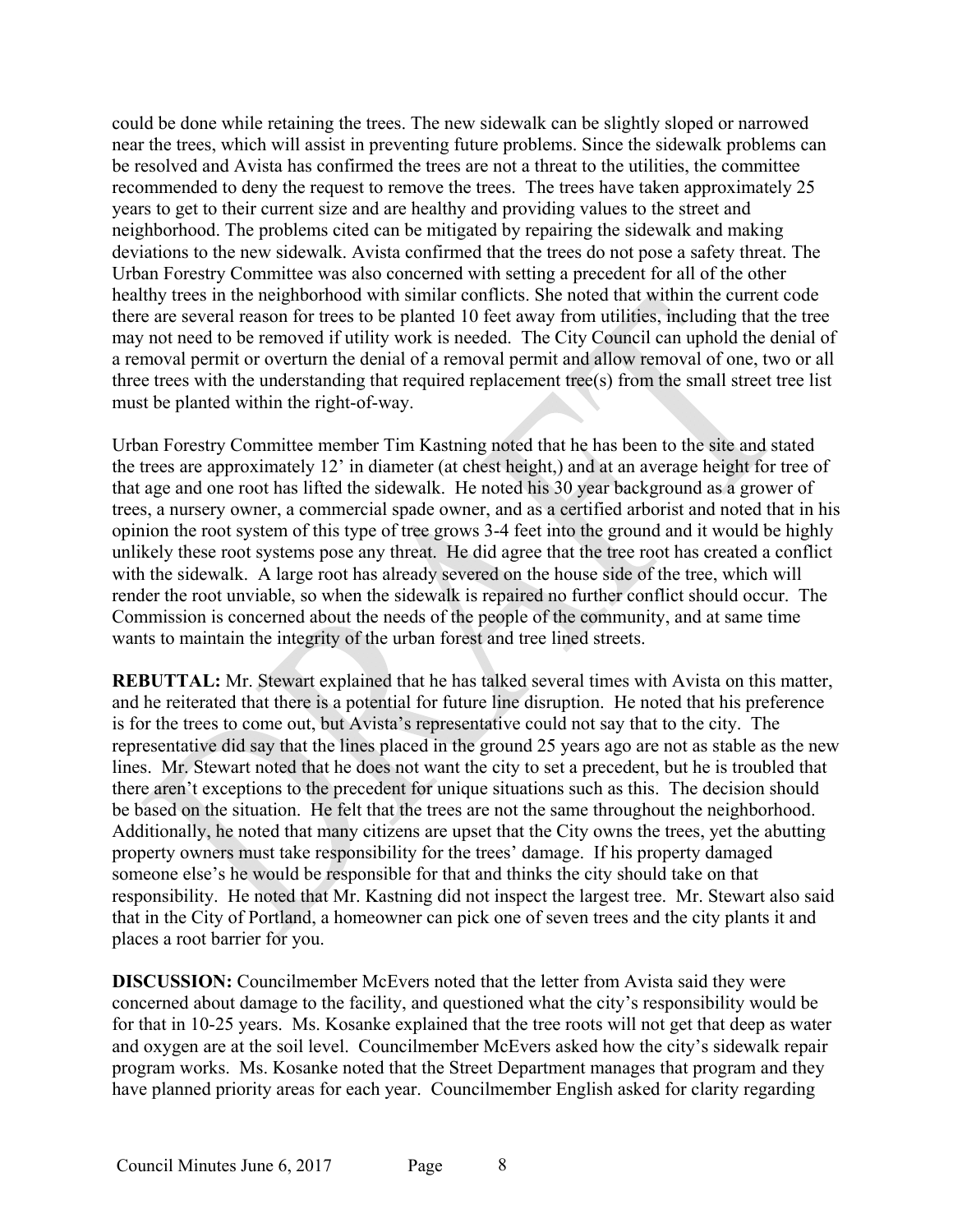street tree ownership being the city, yet property owners maintain them. Ms. Kosanke confirmed that the trees are public trees, and the city code requires the abutting property owner to provide care and maintenance of the tree. Councilmember English asked if the Council could determine the removal of one tree and leave the rest. Ms. Kosanke confirmed that the Council could make that decision. She noted that the committee did rate all trees together, and noted that the only negative was the sidewalk lifting and that their preferred option was to retain all the trees unless Avista insisted upon removal. Ms. Kosanke noted that the sidewalk conflicts are the price that we pay to have trees along sidewalks, and the trees are really a good size. Councilmember Gookin asked if the City has ever recommended removal based on a sidewalk disruption. Ms. Kosanke noted that it only occurs if the cutting of the roots would significantly affect the health or stability of the tree. Councilmember Gookin asked what is the expected life of a tree. Ms. Kosanke estimated the life would be 60 -80 years. Councilmember Gookin asked if it is possible for a tree company to evaluate any tree in need of removal. Ms. Kosanke confirmed that a company could; however, there are some companies that aren't providing factual information and she would prefer they have a certified tree risk assessor on staff to provide a detailed report. Councilmember Miller asked if the trees lining the street are the species planted at the same time. Ms. Kosanke confirmed that the pattern appears to be honey locust and purple plum throughout the entire neighborhood. Councilmember Edinger commented that the trees belong to the city, but the resident has to take care of it and the resident says he feels the trees are a hazard and could be dangerous. However, the owner is willing to cut the tree and replace the trees. Ms. Kosanke noted that it would take 25 years to get the same benefit and regardless of whether the tree stays or goes, the sidewalk does need to be repaired and it can be repaired while retaining the tree.

Motion to deny the appeal by Gookin, died for lack of second.

**DISCUSSION CONTINUED:** Councilmember Miller wondered if there could be a compromise with one tree removal. Mr. Stewart explained that there are actually two trees that are most serious, the one that is raising the sidewalk and the one further north that is over the utility line. There are five total but he would recommend two removals. Mr. Stewart also noted that two years ago he received a letter from Avista that they would be replacing lines in the area, which would possibly require the trees to be removed. He further suggested that the Parks and Recreation Commission look at the ordinance to be more specific about what type of tree goes where. Councilmember Gookin asked when Mr. Stewart discovered the power lines under the trees. Mr. Stewart said that he has known for a while as he did a "Call Before You Dig" with markings approximately 3-4 years ago. He just did not realize magnitude of the problem until recently.

**MOTION:** Motion by McEvers seconded by Miller to allow Mr. Stewart to remove the tree that is upheaving the sidewalk and replace it with tree with less impacting and direct staff to prepare the Findings and Order.

**DISCUSSION**: Councilmember Miller explained that she believes that until Avista insists that a tree be removed, and not just noting that it could cause damage and/or create disruption, the City should follow the urban forestry policy. She would recommend removal of the one tree that is the most impacting. Councilmember Gookin noted that the testimony from Mr. Kastning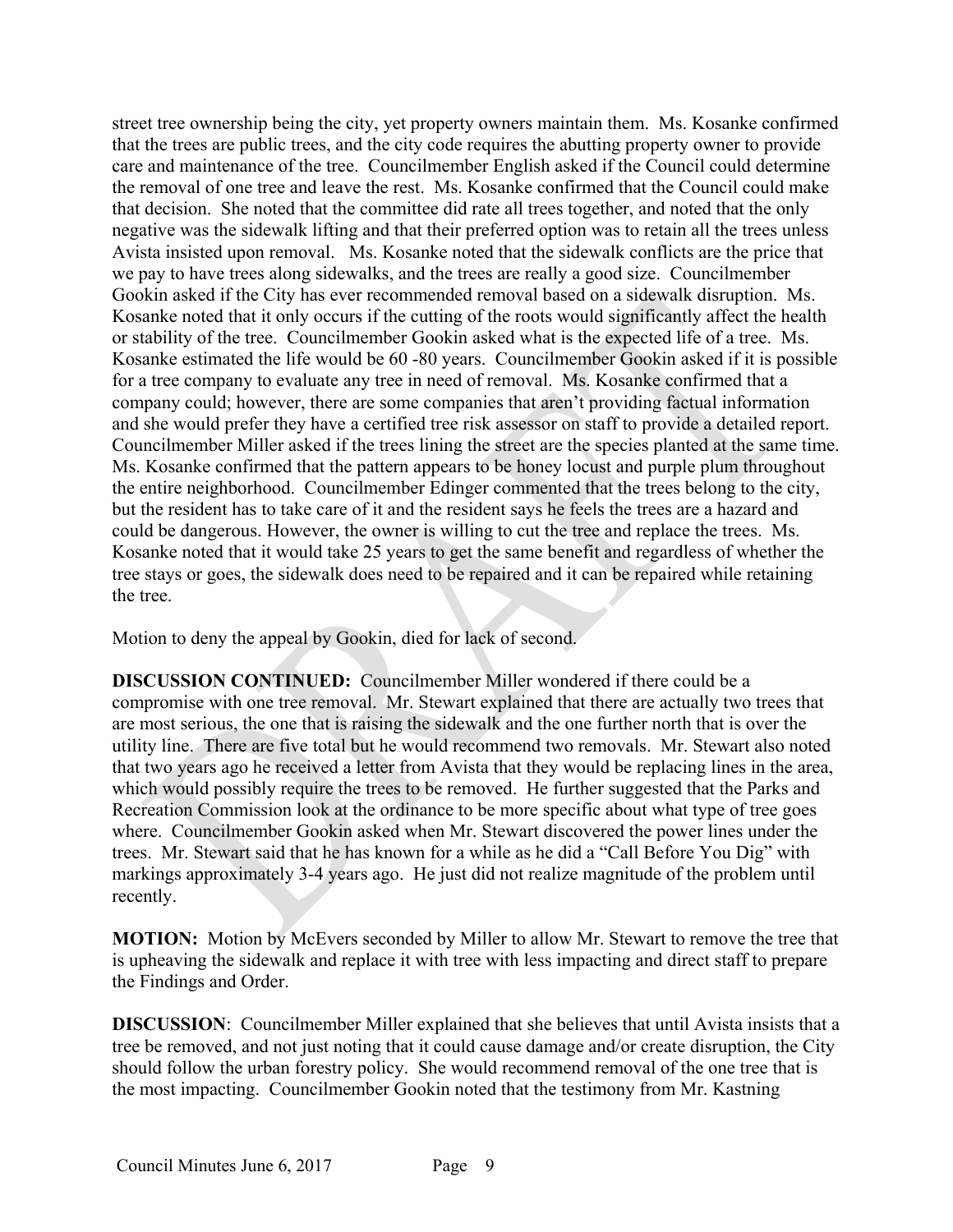indicated that this tree does not have feeder roots and is not going to go down to the Avista line. He agrees that there will be an impact to sidewalks due to having street trees; however, the tree has been there 25-years and root barriers can be installed so trees should not be removed due to sidewalk upheaval. Councilmember Evans noted that she agrees on a compromise as the safety factor is a concern. She expressed great faith in committee; however, she is comfortable with a compromise. Mayor Widmyer asked for clarification as to which tree is causing the damage. Mr. Stewart noted that the tree doing the most damage is the one affecting the sidewalk and that the other tree is just closer to the utility box.

**ROLL CALL**: Miller Aye; McEvers Aye; Gookin No; English Aye; Edinger Aye; Evans Aye. **Motion carried**.

# **RESOLUTION NO. 17-042**

A RESOLUTION OF THE CITY OF COEUR D'ALENE, KOOTENAI COUNTY, IDAHO, AUTHORIZING AN AMENDMENT TO THE GRANT OF EASEMENT - MARINA DRIVE WITH MARINA YACHT CLUB, LLC, MARK E. HALL AND ANNE C. HALL, TOGETHER WITH MATTHEW ALEXANDER HALL.

**STAFF REPORT**: City Attorney Mike Gridley noted that in 1996 a Grant of Easement for Marina Drive was recorded, granting an easement to the City for public ingress and egress on Marina Drive. However, the easement that was granted is inconsistent with the actual location of Marina Drive as constructed. This amendment will match the legal description of the easement with the location of the road as constructed.

**MOTION:** Motion by Gookin, seconded by McEvers to approve **Resolution No. 17-042,**  approving an Amendment to Grant of Easement for Marina Drive with Marina Yacht Club, LLC and Mark E. Hall and Anne C. Hall.

**ROLL CALL**: McEvers Aye; Gookin Aye; English Aye; Edinger Aye; Evans Aye; Miller Aye. Motion carried.

# **COUNCIL BILL 17- 1023**

AN ORDINANCE AMENDING SECTION 5.75.050 OF THE COEUR D'ALENE MUNICIPAL CODE TO MOVE THE REGULATION OF COMMERCIAL ACTIVITY ON WATERWAYS FROM SUBSECTION A TO SUBSECTION C; PROVIDING FOR THE REPEAL OF OTHER CONFLICTING ORDINANCES; PROVIDING FOR SEVERABILITY; PROVIDING FOR THE PUBLICATION OF A SUMMARY OF THE ORDINANCE; AND PROVIDING FOR AN EFFECTIVE DATE THEREOF.

**STAFF REPORT**: Parks and Recreation Director Bill Greenwood explained that there have been some recent changes to the code regarding mobile concession for commercial activity within the City of Coeur d Alene. Staff has determined a better route to protect the public waterways is through the Parks and Recreation Department due to their experience and connection to the waterways.